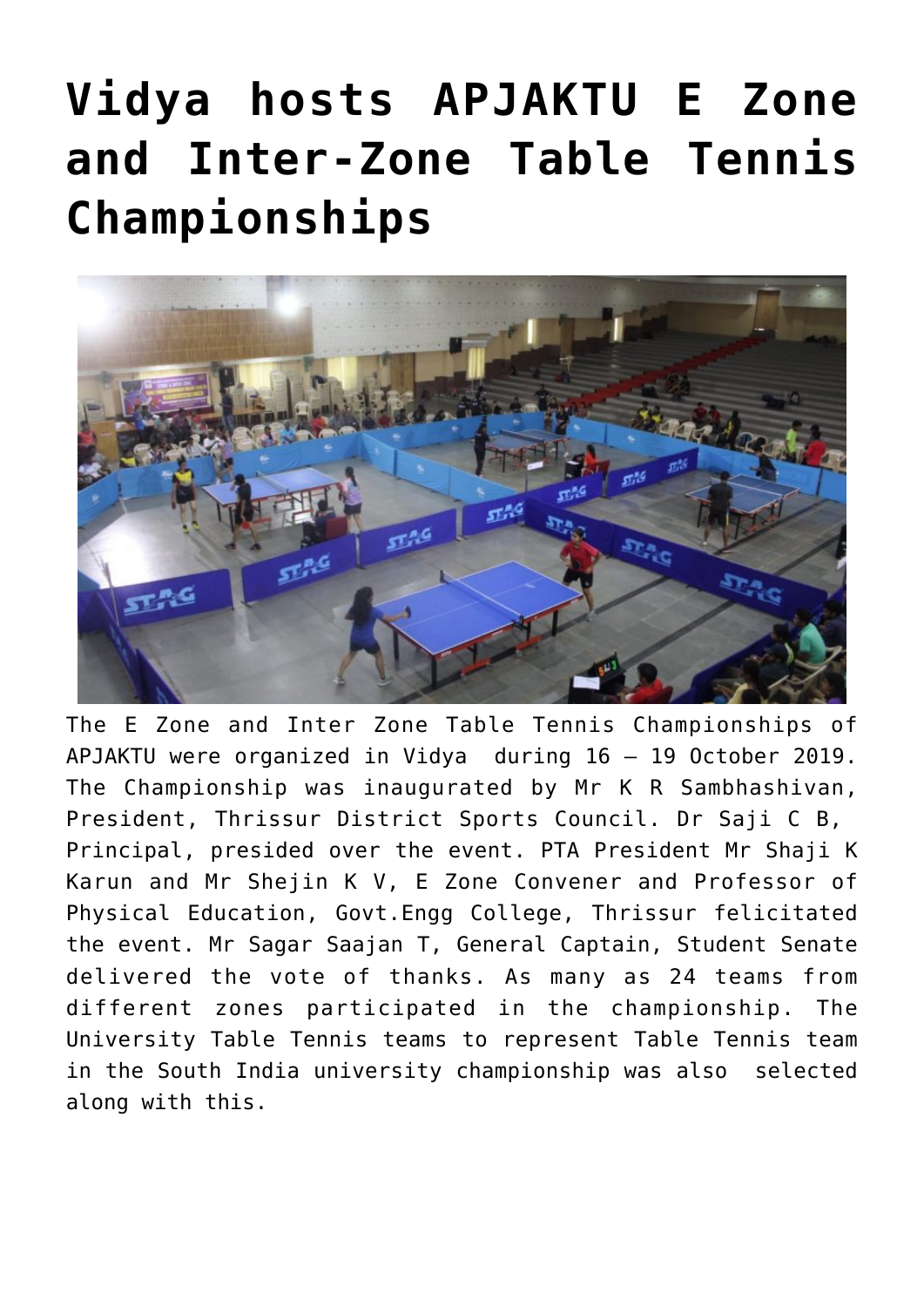

#### **Vidya's moments of glory**

In the E Zone competitions, Vidya's Men Team secured the runner-up position and Women Team the third position. One of Vidya's players, Denna Rose Francis of CSE Dept, was selected to represent the APJAKTU Table Tennis team to participate in the South India Inter-University Championship to be held at KL University, Andhra Pradesh.



Vidya Men Team (Runner-up in E Zone)



Vidya Women Team (Third Position in

E Zone)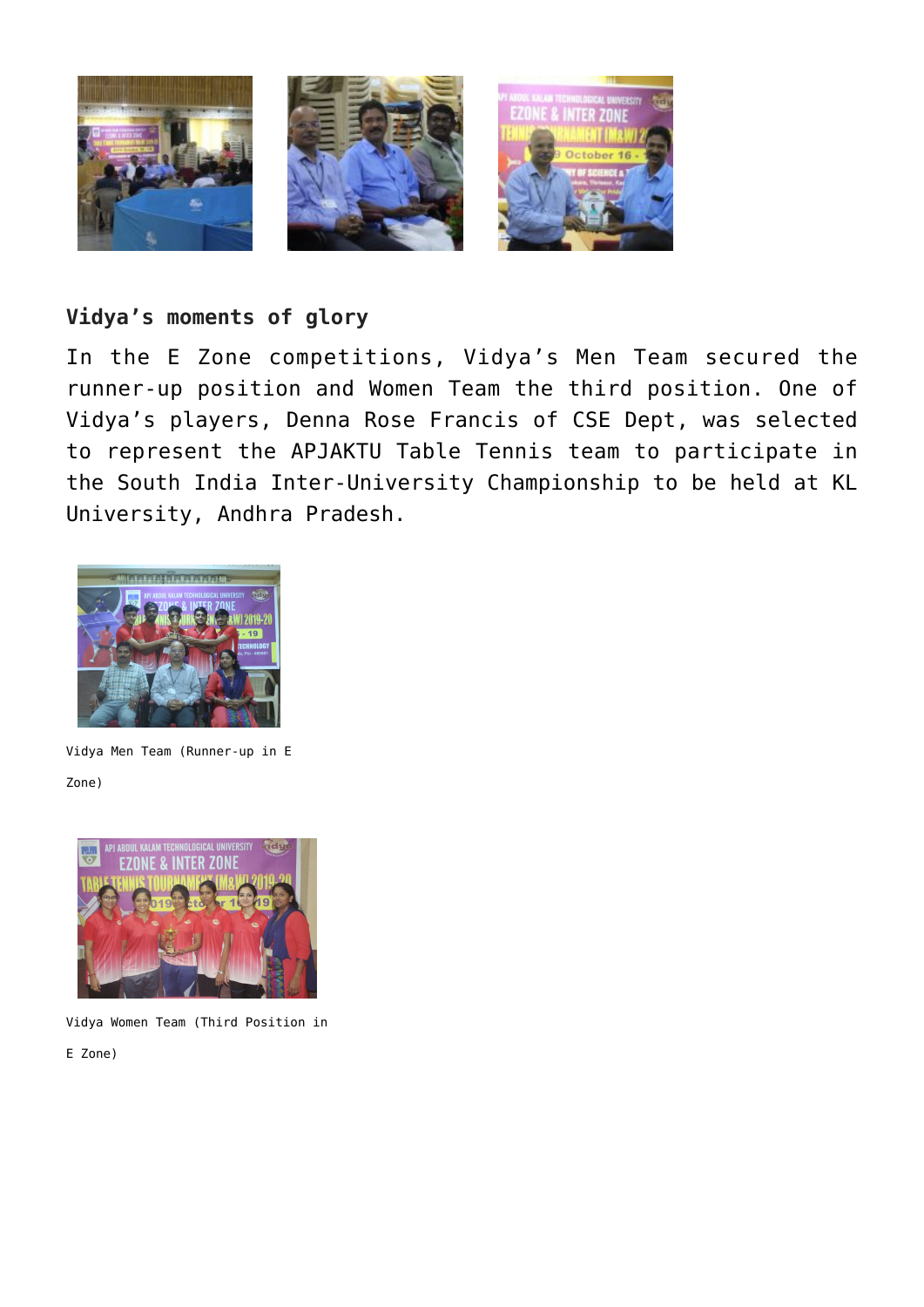

Denna Rose Francis (Selected to represent the University)

## **E Zone Table Tennis Championship – Results**

Men Championship

| Sl.<br>No. | College                                  | Position  |
|------------|------------------------------------------|-----------|
|            | Govt. Engineering College,<br><b>TCR</b> | Winner    |
|            | Vidya Academy of Science &<br>Technology | Runner Up |
|            | Enggineering,<br>Jyothi<br>College       | Third     |

Women Championship